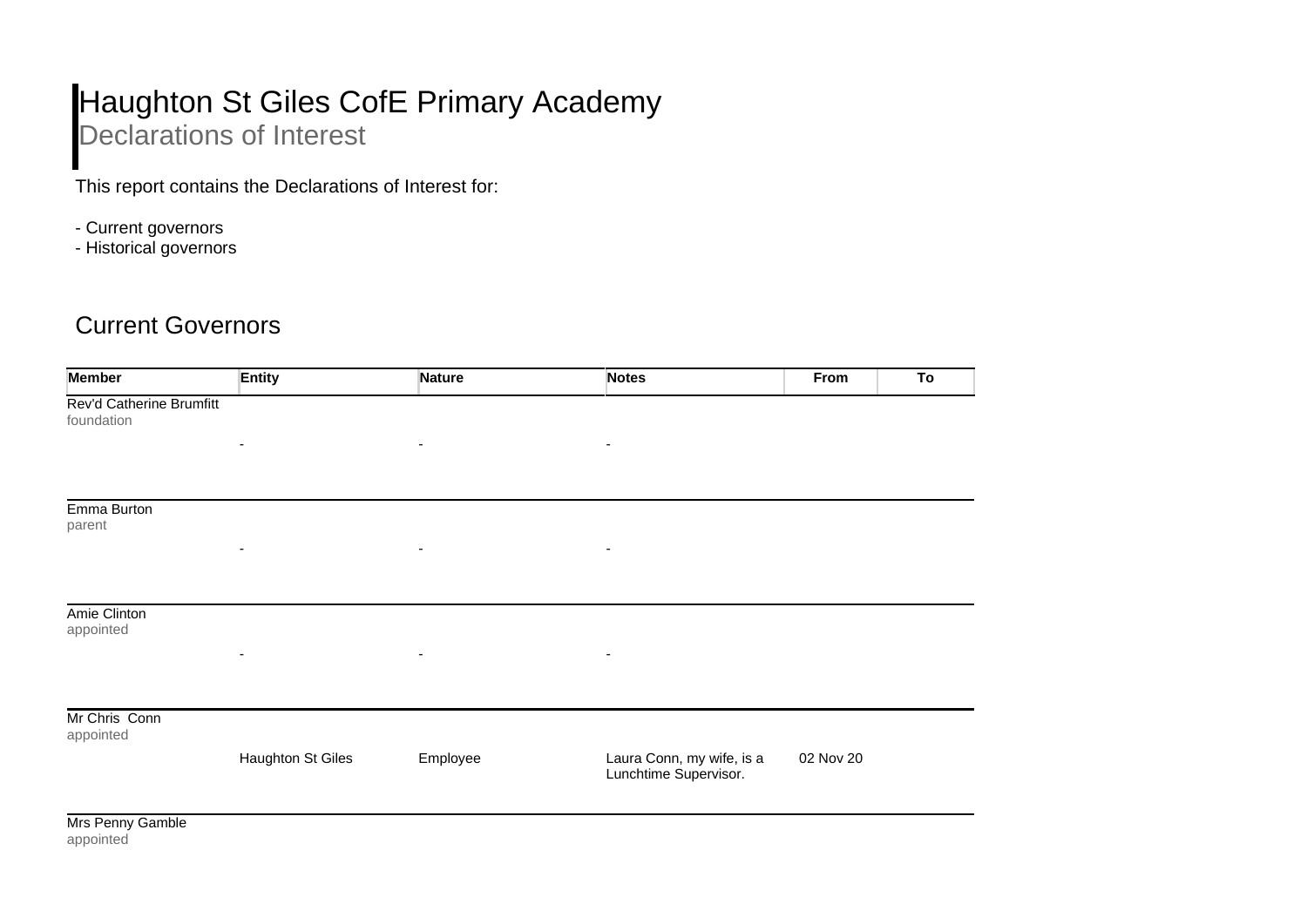|                               | Stafford Web Ltd                                                       | Director                                                                                          |                                                                   |           |           |  |
|-------------------------------|------------------------------------------------------------------------|---------------------------------------------------------------------------------------------------|-------------------------------------------------------------------|-----------|-----------|--|
|                               | Lower Drayton Farm                                                     | <b>Marketing Team</b>                                                                             |                                                                   |           |           |  |
|                               |                                                                        |                                                                                                   |                                                                   |           |           |  |
| Victoria Hulme<br>headteacher |                                                                        |                                                                                                   |                                                                   |           |           |  |
|                               |                                                                        |                                                                                                   |                                                                   |           |           |  |
|                               |                                                                        |                                                                                                   |                                                                   |           |           |  |
| Mrs Katy Kent<br>ceo          |                                                                        |                                                                                                   |                                                                   |           |           |  |
|                               | <b>Concept Education</b>                                               | Friend with D O'Rourke<br>(Director) and M O'Rourke<br>(admin)                                    | 04/10/2018                                                        | 13 Jan 21 |           |  |
|                               | William Gough's                                                        | Friend with A Lewis, Director 04/10/2018                                                          |                                                                   | 13 Jan 21 |           |  |
|                               | St Bartholomew's CE MAT                                                | CEO & Director on Trust<br>Board                                                                  | 25/11/2019                                                        | 13 Jan 21 |           |  |
|                               | <b>Elston Hall MAT</b>                                                 | Member                                                                                            | 25/11/2019                                                        | 13 Jan 21 |           |  |
|                               | Perry Hall MAT                                                         | Member                                                                                            |                                                                   | 13 Jan 21 |           |  |
|                               | Elston Hall and St<br>Bartholomew's Teaching<br><b>School Alliance</b> | Executive Headteacher - St<br>Bartholomew's CE Primary<br>School                                  | Joint TSA alliance with<br>Elston Hall Primary School             | 13 Jan 21 |           |  |
|                               | S. Peter's Collegiate<br>Academy                                       | Member                                                                                            | 25/11/2019                                                        | 13 Jan 21 |           |  |
|                               | Shire Learning Trust                                                   | Accounting Officer and Acting Shire Learning Trust is due<br>Executive Headteacher<br>(temporary) | to merge with St<br>Bartholomew's CE MAT in<br>March 2021. I have | 01 Sep 20 | 28 Feb 21 |  |

Charlotte Kingdon